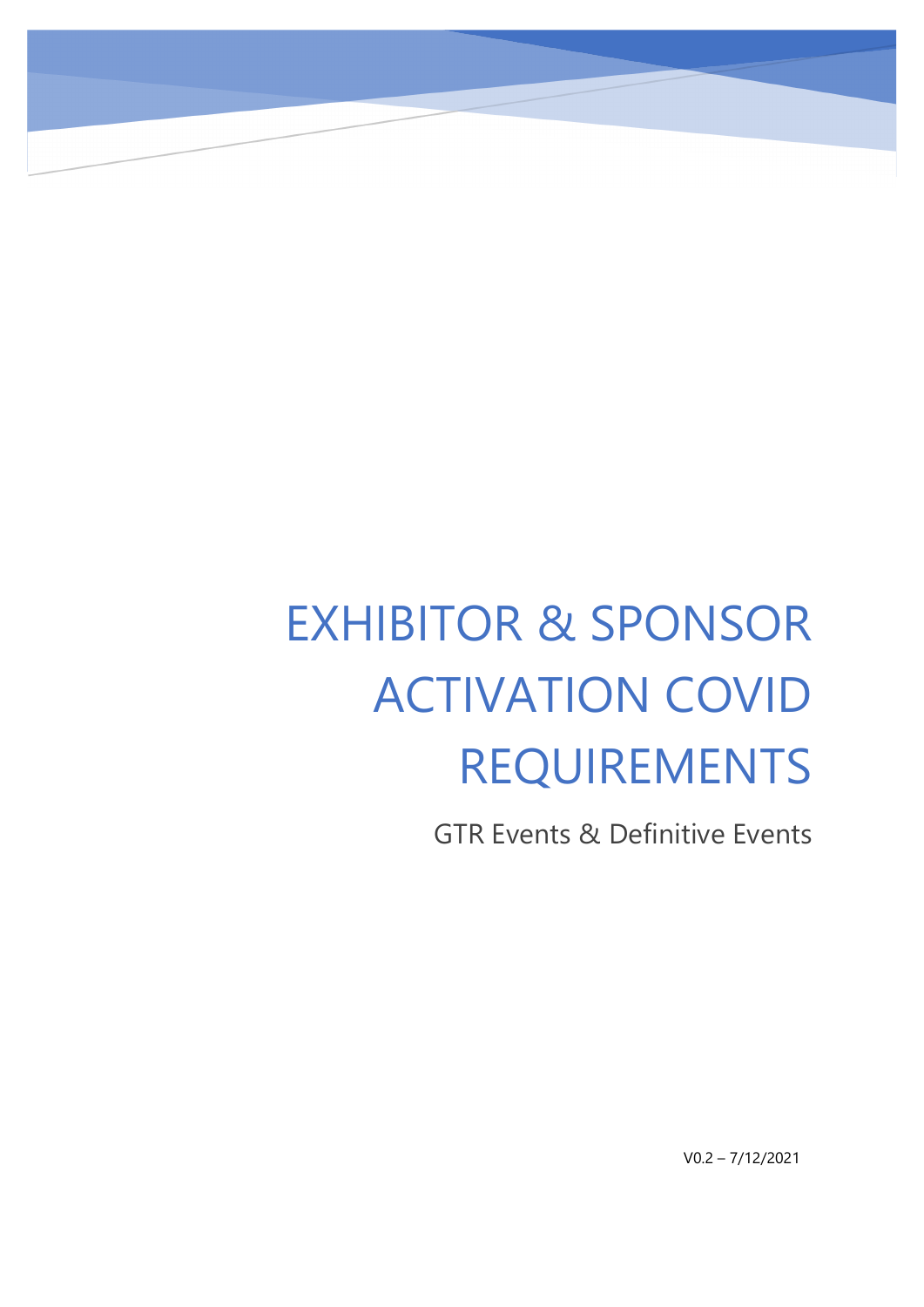# **CONTENTS**

|  | 2.2. |  |
|--|------|--|
|  | 2.3. |  |
|  |      |  |
|  |      |  |
|  |      |  |
|  |      |  |
|  |      |  |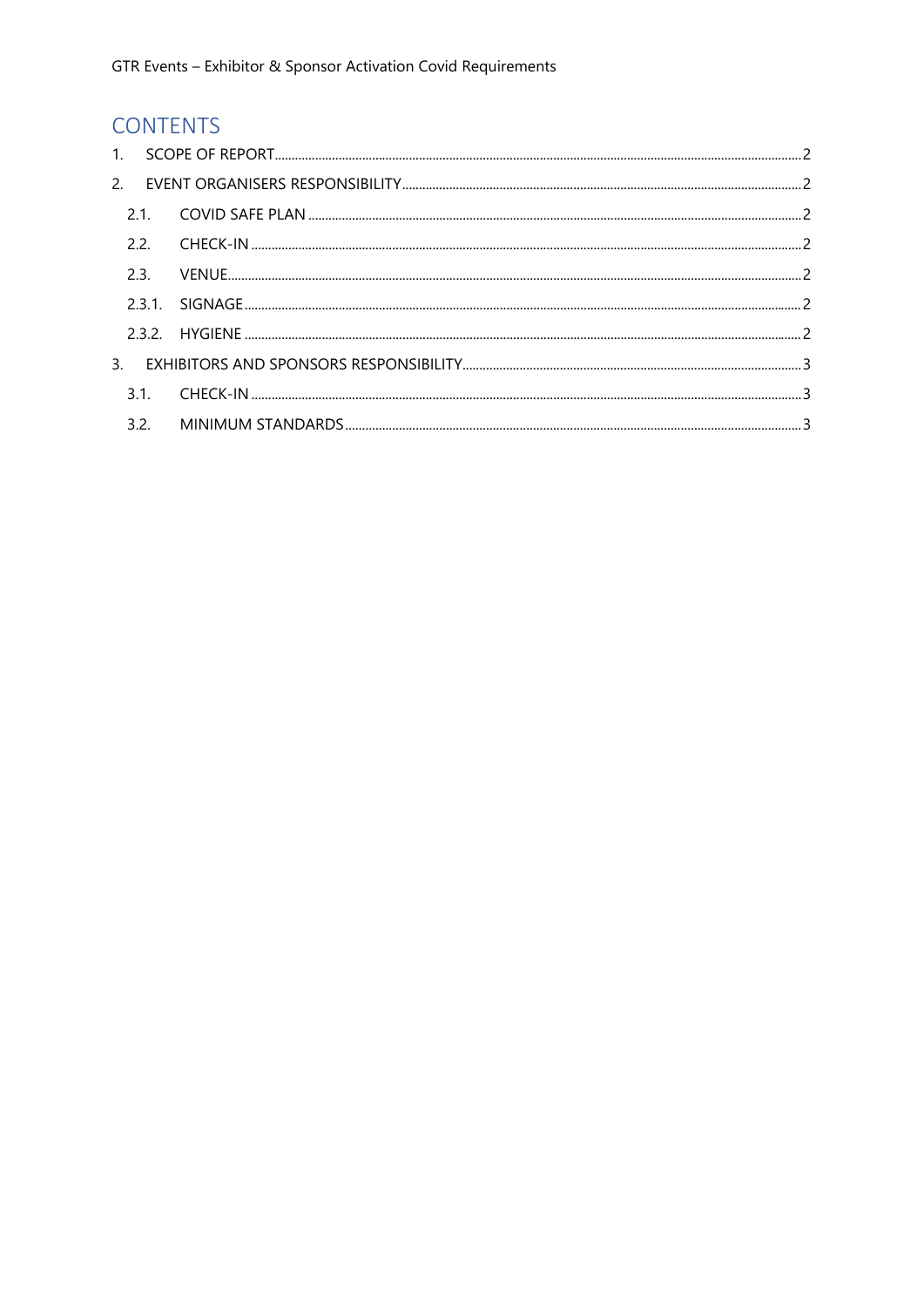# <span id="page-2-0"></span>**1. SCOPE OF REPORT**

This document has been developed by GTR Events for the purpose of ensuring all exhibitors and sponsor activations within our closed venue events, are assessing, mitigating, and minimising the risk of infection transmission in reference to the Covid-19 pandemic. This document is to be applied in conjunction with specific government restrictions, at the time of the event delivery. Some mitigations are to be assumed to adjust in line with government guidelines at that time.

This event falls within the closed venue category, meaning the venue has designated entry and exit points where the event organiser can control who is attending the venue. Separate rules apply to open venue events, where the event is held in a location that has no defined entry and exit points, meaning the event organisers are unable to control who is attending the event.

Contents within this document is referring to closed venue event spaces only.

## <span id="page-2-1"></span>**2. EVENT ORGANISERS RESPONSIBILITY**

#### <span id="page-2-2"></span>**2.1. COVID SAFE PLAN**

The event itself will operate under the GTR Events Covid Safe Plan, that has been developed in line with the government guidelines at the time of the event.

#### <span id="page-2-3"></span>**2.2. CHECK-IN**

The Event Organisers are responsible for processing participants, spectators and partons as they enter the event space, as per government guidelines at the time of the event. This process may include:

- Check-in via QR Code;
- Vaccination status check; and
- ID check

#### <span id="page-2-5"></span><span id="page-2-4"></span>**2.3. VENUE**

#### **2.3.1. SIGNAGE**

The Event Organisers are responsible for producing and displaying Covid safe messaging through the venue, as communicated through the events Covid Safe Plan.

#### <span id="page-2-6"></span>**2.3.2. HYGIENE**

The Event Organisers are responsible for ensuring hygiene measures are kept to a high standard, as communicated through the events Covid Safe Plan. This may include:

- Hand sanitiser distributed throughout the venue;
- Ensuring high touch surfaces are cleaned regularly;
- Training for staff, volunteers and contractors in appropriate personal health and personal hygiene; and
- Reducing or removing points of interaction between staff, contractors, volunteers, and participants.